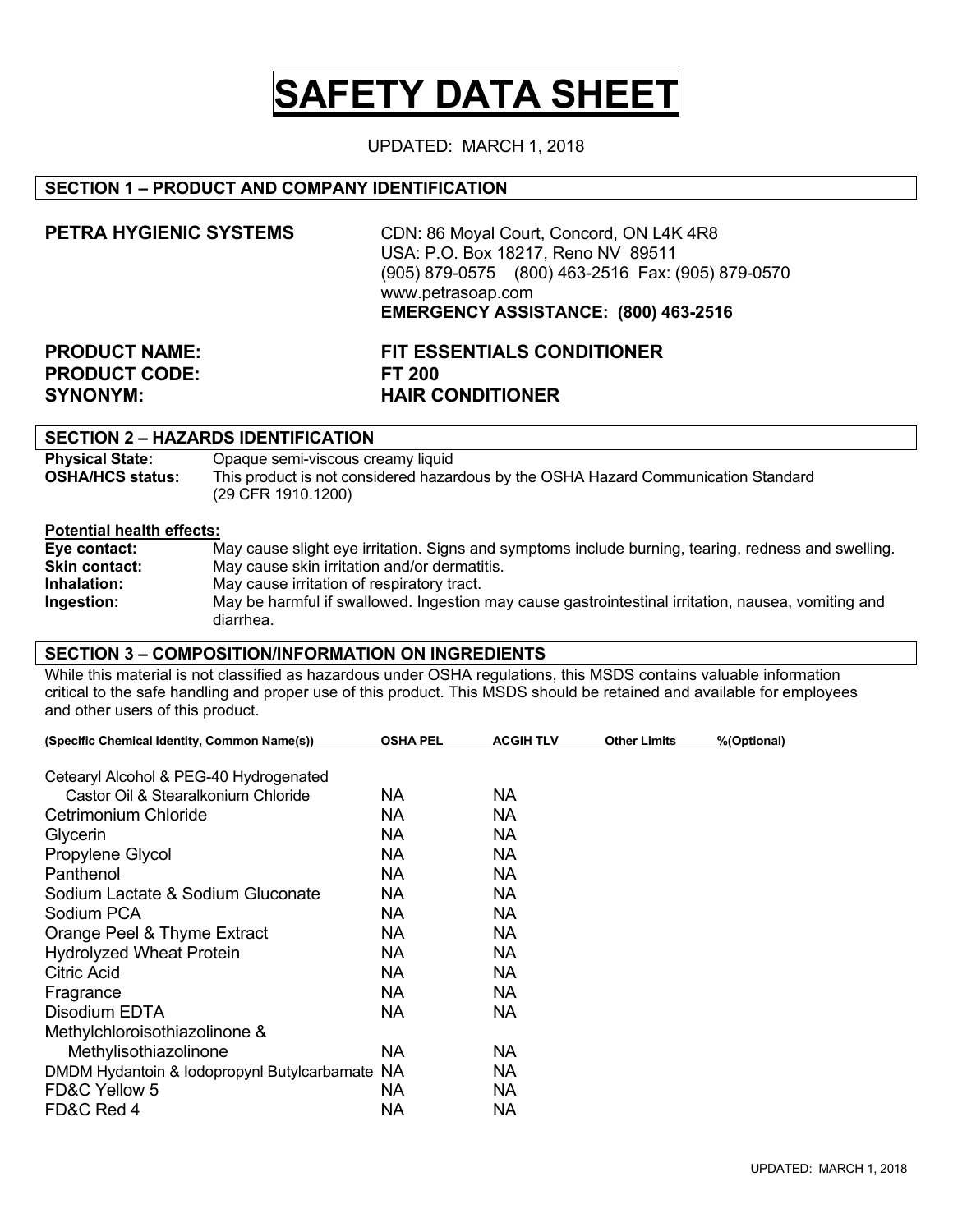## **SECTION 4 - FIRST AID MEASURES Inhalation:** IF INHALED: Remove to fresh air and keep at rest in a position comfortable for breathing. If breathing is difficult, give oxygen. **Skin contact:** Wash off immediately with soap and plenty of water. If a person feels unwell or symptoms of skin irritation appear, consult a physician. **Eye contact:** Rinse immediately with plenty of water, also under the eyelids, for at least 15 minutes. If eye irritation persists, consult a specialist. **Ingestion:** If swallowed, seek medical advice immediately and show this container or label. Do not induce vomiting without medical advice. Never give anything by mouth to an unconscious person.

## **SECTION 5 - FIRE-FIGHTING MEASURES**

| <b>Flash Point:</b><br><b>Flash Point Method:</b><br><b>Autoignition temperature:</b><br><b>Reactivity Hazard:</b><br>Suitable extinguishing media:<br><b>Hazardous combustion products:</b><br><b>Special Fire Fighting Procedure:</b> | $> 200$ °F $/ > 93$ °C<br>ASTM D3278<br>Not self igniting<br>Unusual Fire and Explosion Hazards: May emit toxic fumes under fire conditions.<br>None known<br>Use water spray, alcohol-resistant foam, dry chemical or carbon dioxide<br>Carbon monoxide, Carbon dioxide (CO2).<br>Firefighters should wear NIOSH/MSHA approved self-contained breathing apparatus<br>and full protective clothing |  |
|-----------------------------------------------------------------------------------------------------------------------------------------------------------------------------------------------------------------------------------------|----------------------------------------------------------------------------------------------------------------------------------------------------------------------------------------------------------------------------------------------------------------------------------------------------------------------------------------------------------------------------------------------------|--|
| <b>6. ACCIDENTAL RELEASE MEASURES</b>                                                                                                                                                                                                   |                                                                                                                                                                                                                                                                                                                                                                                                    |  |
| <b>Personal precautions:</b>                                                                                                                                                                                                            | Evacuate personnel to safe areas. Keep people away from and upwind of spill/leak.<br>Use personal protective equipment.                                                                                                                                                                                                                                                                            |  |
| <b>Environmental precautions:</b>                                                                                                                                                                                                       | Prevent further leakage or spillage if safe to do so. Do not flush into surface water or sanitary                                                                                                                                                                                                                                                                                                  |  |
|                                                                                                                                                                                                                                         | sewer system.                                                                                                                                                                                                                                                                                                                                                                                      |  |
| Clean-up methods:                                                                                                                                                                                                                       | Soak up with inert absorbent material (e.g. sand, silica gel, acid binder, universal                                                                                                                                                                                                                                                                                                               |  |
|                                                                                                                                                                                                                                         | binder, sawdust). Sweep up and shovel into suitable containers for disposal. Prevent                                                                                                                                                                                                                                                                                                               |  |
|                                                                                                                                                                                                                                         | product from entering drains. Clean spill area thoroughly. Local authorities should be                                                                                                                                                                                                                                                                                                             |  |
|                                                                                                                                                                                                                                         | advised if significant spillages cannot be contained.                                                                                                                                                                                                                                                                                                                                              |  |
| 7. HANDLING AND STORAGE                                                                                                                                                                                                                 |                                                                                                                                                                                                                                                                                                                                                                                                    |  |
| Handling:                                                                                                                                                                                                                               | Avoid excessive contact with skin, eyes and clothing. Avoid breathing mists, dusts or vapors.<br>Wash hands thoroughly after handling.                                                                                                                                                                                                                                                             |  |
| Storage:                                                                                                                                                                                                                                | Keep containers tightly closed in a cool, well-ventilated place. Keep product and empty                                                                                                                                                                                                                                                                                                            |  |
|                                                                                                                                                                                                                                         | container away from heat and sources of ignition.                                                                                                                                                                                                                                                                                                                                                  |  |
| <b>Additional Storage:</b>                                                                                                                                                                                                              | Not required under normal use                                                                                                                                                                                                                                                                                                                                                                      |  |
|                                                                                                                                                                                                                                         | 8. EXPOSURE CONTROLS / PERSONAL PROTECTION                                                                                                                                                                                                                                                                                                                                                         |  |
| <b>Engineering measures:</b>                                                                                                                                                                                                            | Use adequate local exhaust ventilation if airborne dusts, mists, or vapors will be generated.                                                                                                                                                                                                                                                                                                      |  |
|                                                                                                                                                                                                                                         | Use NIOSH/MSHA approved respirator whenever exposure limits exceeded.                                                                                                                                                                                                                                                                                                                              |  |
| <b>Personal Protective Equipment</b>                                                                                                                                                                                                    |                                                                                                                                                                                                                                                                                                                                                                                                    |  |
| Eye protection:                                                                                                                                                                                                                         | Safety glasses                                                                                                                                                                                                                                                                                                                                                                                     |  |
| Skin and body protection:                                                                                                                                                                                                               | Not Required                                                                                                                                                                                                                                                                                                                                                                                       |  |
| <b>Respiratory protection:</b>                                                                                                                                                                                                          | Not Required                                                                                                                                                                                                                                                                                                                                                                                       |  |
| Hand protection:<br><b>Hygiene measures:</b>                                                                                                                                                                                            | <b>Not Required</b><br>Handle in accordance with good industrial hygiene and safety practice.                                                                                                                                                                                                                                                                                                      |  |
| <b>Exposure controls TLV/PEL:</b>                                                                                                                                                                                                       | N/A                                                                                                                                                                                                                                                                                                                                                                                                |  |
|                                                                                                                                                                                                                                         |                                                                                                                                                                                                                                                                                                                                                                                                    |  |

## **9. PHYSICAL AND CHEMICAL PROPERTIES**

| Appearance:                 | Opaque semi-viscous creamy liquid |
|-----------------------------|-----------------------------------|
| Color:                      | Light redish/yellow               |
| Odor:                       | Characteristic fragrance          |
| <b>Physical state:</b>      | semi-viscous liquid gel           |
| <b>Boiling point/range:</b> | >500°F / >260 °C                  |
| <b>Melting point/range:</b> | 90 - 113°F / 32 - 45 °C           |
| Solubility:                 | Water soluble                     |
| <b>Flash Point:</b>         | $> 200$ °F / $> 93$ °C            |
| <b>Solvent content:</b>     | <b>Percent Volatile: 0.0 %</b>    |
|                             | Water content: 0.0 %              |